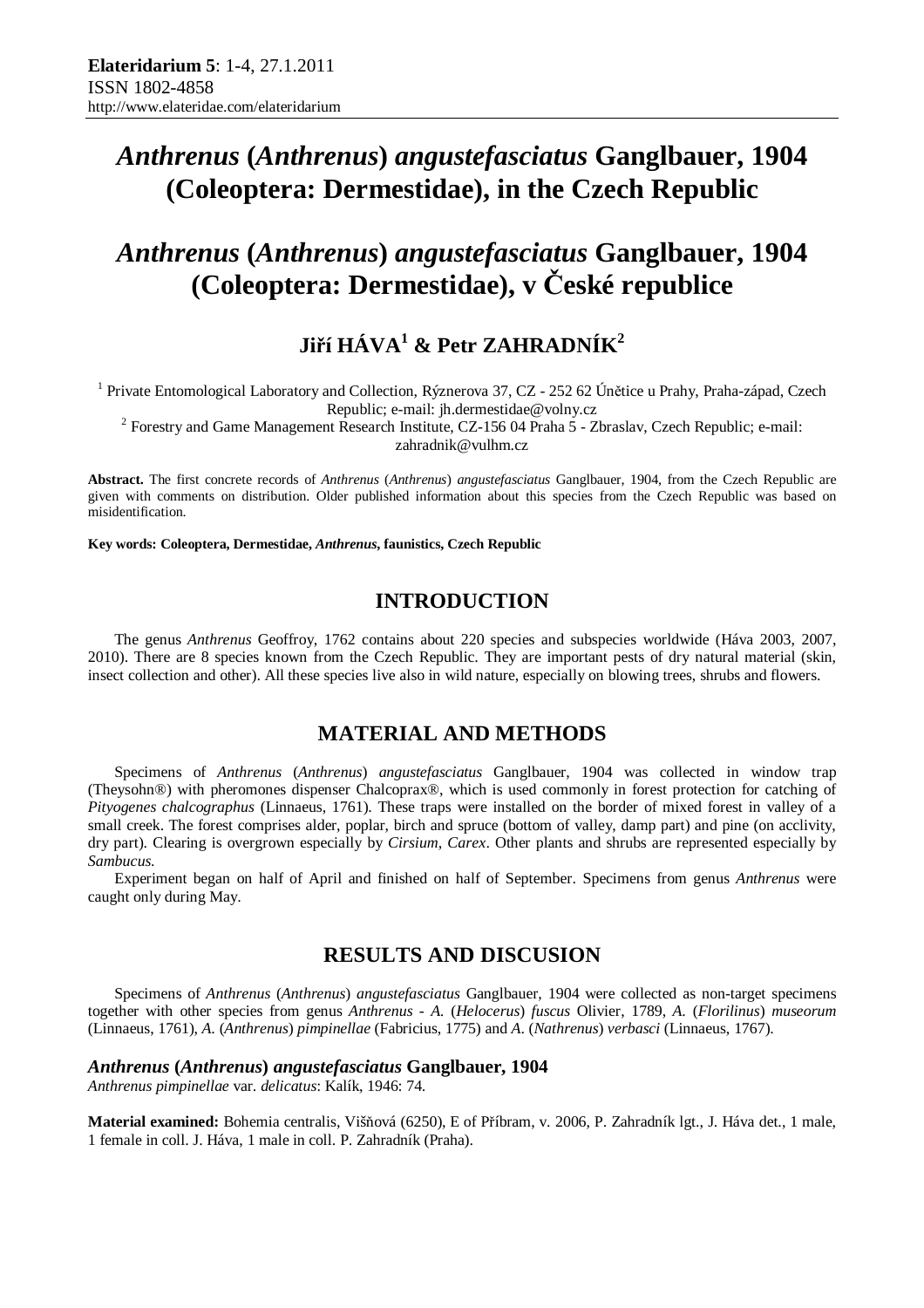**Other material examined:** "ČSR. Moravia, Brno-ok (okolí), Dr. A. Fleischer" / "Anthrenus festivus" / "Anthrenus pimpinellae var. delicatus, V. Kalík det. 1945", 2 females, J. Háva revid., (coll. Volák, Muzeum Východních Čech v Hradci Králové).

**Diagnosis.** *Anthrenus* (*Anthrenus*) *angustefasciatus* Ganglbauer, 1904 belongs to the *pimpinellae* species-group defined by Kalík & Ohbayashi (1985). Species is visually very similar to *A*. (*A*.) *pimpinellae* (Fabricius, 1775) but differs from it by the structure of antennae, male genitalia and color patterns on elytra.

|                  | A. pimpinellae                              | A. angustefasciatus                            |
|------------------|---------------------------------------------|------------------------------------------------|
| white band on    | relatively wide, narrow in sutural vicinity | very narrow, usually breached (fig. 2)         |
| elytra           | (fig. 1)                                    |                                                |
| orange scales on | endings of elytra with orange scales, among | along the elytral suture patches of orange     |
| elytra           | them some white ones                        | scales extending to the level of the white     |
|                  |                                             | stripe; orange scales might also appear beneth |
|                  |                                             | the band w in the vicinity of white spots      |

**Distribution.** South European species known from Bosnia Herzegovina, Croatia, Italy, Portugal, Serbia and Monte Negro, Spain, Turkey, Algeria and Morocco (Háva 2003, Kadej 2005, Kadej et al. 2007). Kadej et al. (2007) and Háva (2007) mention this species from the Czech Republic but without detailed data, this is first concrete data from the Czech Republic.

The species *Anthrenus* (*Anthrenus*) *angustefasciatus* Ganglbauer, 1904 is, similarly as the *A.* (*A*.) *pimpinellae* (Fabricius, 1775), eurytopic, silvicole, nidicole, floricole, pollenophagous.

Kalík (1946) published data on the *Anthrenus pimpinellae* var. *delicatus* Kiesenwetter, 1851 (Brno, Fleischer, coll. Volák, coll. Museum Eastern Bohemia in Hradec Králové) and *Anthrenus pimpinellae* var. *goliath* Saulcy in Mulsant et Rey, 1868 (Písek, Dr. Madar). Kalík (1993) considered these varietes as independent species, which do not occur in the Czech Republic. Kalík (personal communication) stated that this was a misidentification and the study of type specimens confirmed that the two species so far in the Czech Republic exist.

Revision of two specimens from Brno, Fleischer, coll. Volák, coll. Museum Eastern Bohemia in Hradec Králové showed they are *Anthrenus* (*Anthrenus*) *angustefasciatus*. This is the first concrete data from Moravia.

#### **SOUHRN**

Práce předkládá údaje o druhu *Anthrenus* (*Anthrenus*) *angustefasciatus* Ganglbauer, 1904, jako nového zástupce fauny České republiky. Jedná se o velmi příbuzný druh k *Anthrenus* (*Anthrenus*) *pimpinellae* (Fabricius, 1775), od kterého se liší nejen tvarem tykadel a aedeagu, ale i tvarem bílých a oranžových skvrn na krovkách (Obr. 1-2).

Pro přehled uvádíme následující informace o skupině druhů "pimpinellae" týkající se území České republiky. Kalík (1946) publikoval údaje o *Anthrenus pimpinellae* var. *delicatus* Kiesenwetter, 1851 (Brno, Fleischer, coll. Volák, Muzeum Východních Čech v Hradci Králové) a var. *goliath* Saulcy in Mulsant et Rey, 1868 (Písek, Dr. Madar). Kalík (1993) uvádí tyto variety jako samostatné druhy, které se na území České republiky nevyskytují. Kalík (osobní sdělení) uvedl že se jednalo o chybné determinace a studium typového materiálu potvrdilo, že se oba druhy zatím na území České republiky nevyskytují. Recentní revize dvou kusů z Brna ukázala, že se jedná o druh *Anthrenus* (*Anthrenus*) *angustefasciatus*, jedná se tedy o první konkrétní údaj o tomto druhu z území Moravy.

#### **ACKNOWLEDGEMENTS**

We are very obliged to M. Mikát (Museum Eastern Bohemia in Hradec Králové, Czech Republic) for loan specimens from Volák collection and to Dr. M. Rakovič (Department of Biophysics, Charles University, Prague, CZ) for valuable comments and for reading the manuscript. This study was supported by the long-term research intention of the Czech Ministry of Agriculture (MZE-0002070201).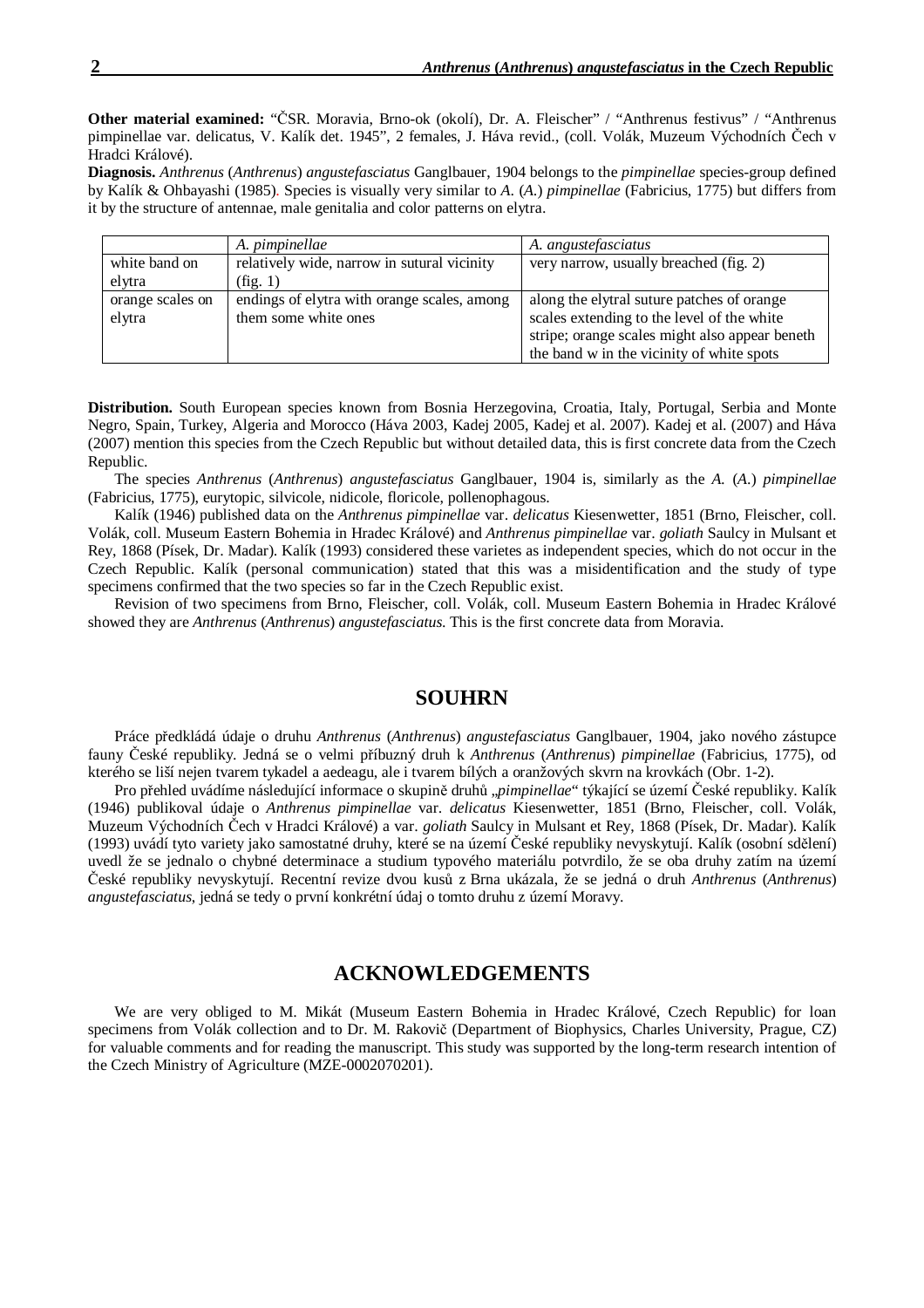

Fig. 1. Colour variability of habitus, dorsal aspect of *Anthrenus* (*Anthrenus*) *pimpinellae* (Fabricius, 1775) (according to Kadej 2005) Obr. 1. Barevná variabilita habitu, dorsální pohled *Anthrenus* (*Anthrenus*) *pimpinellae* (Fabricius, 1775)





Fig. 2. Colour variability of habitus, dorsal aspect of *Anthrenus* (*Anthrenus*) *angustefasciatus* Ganglbauer, 1904 (according to Kadej 2005) Obr. 2. Barevná variabilita habitu, dorsální pohled *Anthrenus* (*Anthrenus*) *angustefasciatus* Ganglbauer, 1904

(podle Kadej 2005)